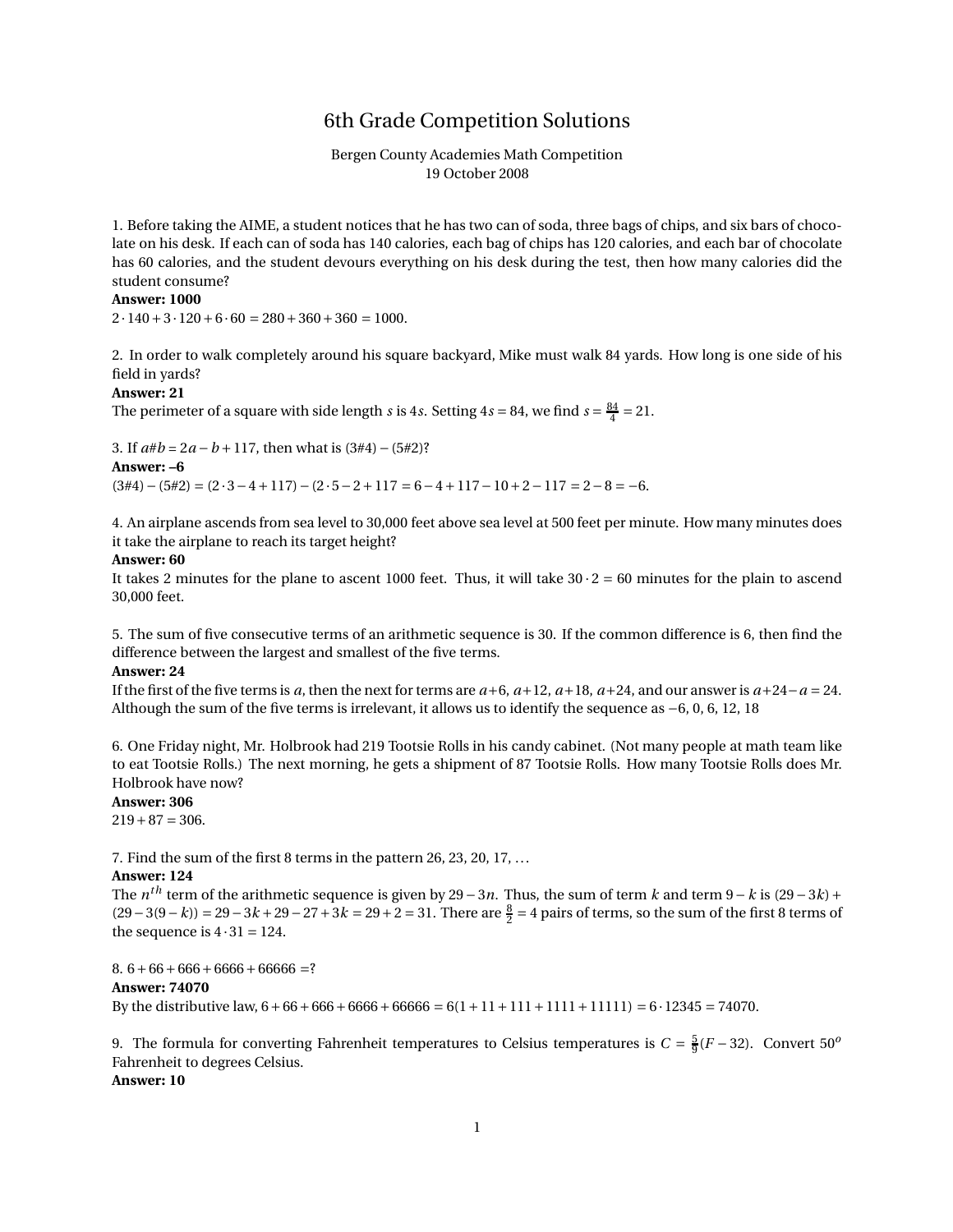Using the formula, our answer is  $\frac{5}{9}(50-32) = \frac{5}{9}$  $\frac{2}{9} \cdot 18 = 10.$ 

10. Find the largest prime factor of 111.

## **Answer: 37**

111 is clearly divisible by 3. Factoring this out, we have 111 = 3 · 37. Since 37 is not divisible by any of 2, 3, and 5, it is prime. (To check if a number is prime, we need only verify that it is not divisible by any prime number less than or equal to its square root.) So the answer is 37.

11.  $9 \cdot (47 + 53) = 3 \cdot (7 + ?)$ **Answer: 293** Let  $x = 7+$ ?. Then  $9 \cdot 100 = 3x \Rightarrow x = 300 \Rightarrow 7+$ ? = 300  $\Rightarrow$ ? = 293.

12.  $9 \cdot (1001 + 999) = .9 \cdot (10001 + ?).$ 

#### **Answer: 9999**

Dividing by .9 on both sides, we find that  $10 \cdot 2000 = 10001 + ? \Rightarrow 20000 = 10001 + ? \Rightarrow ? = 9999$ .

13. 15% of a number is equal to 9. Find the number.

#### **Answer: 60**

If our number is *x*, then  $.15x = 9 \Rightarrow \frac{3}{20}x = 9 \Rightarrow x = 20 \cdot \frac{9}{3} \Rightarrow x = 60$ .

14. Alex Anderson is typing up notes for his geometry class. If it takes him a half hour to make a diagram on the computer and fifteen minutes to type each solution, then how many hours will it take him to type up four solutions and two diagrams?

### **Answer: 2**

 $4 \cdot .25 + 2 \cdot .5 = 1 + 1 = 2.$ 

15. Find the area of a circle with circumference 24*π*.

#### **Answer: 144***π*

The circumference of a circle with radius *r* is  $2\pi r$ . Setting  $2\pi r = 24\pi$ , we find  $r = 12$ . Now, the area of a circle with  $r \text{ is } πr^2 = π \cdot 12^2 = 144π.$ 

16. Ben drives at 40 miles per hour towards North Dakota, 2000 miles away. Halfway there, he decides that he doesn't want to go to North Dakota, and also that he should travel faster. Thus, he turns back home, and drives back at an average speed of 50 miles per hour. How long, in hours, did Ben's trip take?

### **Answer: 45**

Ben went a distance of 1000 miles both ways. The first 1000 miles took him  $\frac{1000}{40}$  $\frac{1}{40}$  = 25 hours to complete while the second 1000 miles took him  $\frac{1000}{50}$  $\frac{320}{50}$  = 20 hours, and our answer is 20 + 25 = 45 hours.

17. What is the prime factorization of 6534?

# **Answer: 2**·**<sup>3</sup>** 3 ·**11**<sup>2</sup>

Clearly, 6534 is divisible by 2, and we have 6534 =  $2 \cdot 3267$ . Also, 3267 is divisible by 9, so we have 6534 =  $2 \cdot 3^2 \cdot 363$ . 363 is divisible by 3, so  $6534 = 2 \cdot 3^3 \cdot 121$ . Since  $121 = 11^2$ ,  $6534 = 2 \cdot 3^3 \cdot 11^2$ , and we are done.

18. If *n* is a positive integer, then how many values of  $\iota^n$  are distinct?  $\iota = \sqrt{-1}$ .

#### **Answer: 4**

 $i^{1} = i$ ,  $i^{2} = -1$ ,  $i^{3} = i^{2} \cdot i = -i$ , and  $i^{4} = (-1)^{2} = 1$ .  $i^{k}$ , where  $k > 4$ , is the same as  $i^{4} \cdot i^{k-4} = 1 \cdot i^{k-4} = i^{k-4}$ , so there are no more distinct values.

## 19. What is the smallest positive number that must be added to 83 to get a number that ends in two 0's? **Answer: 17**

The closest number to 83 that ends in two zeroes is 100, and 100−83 = 17.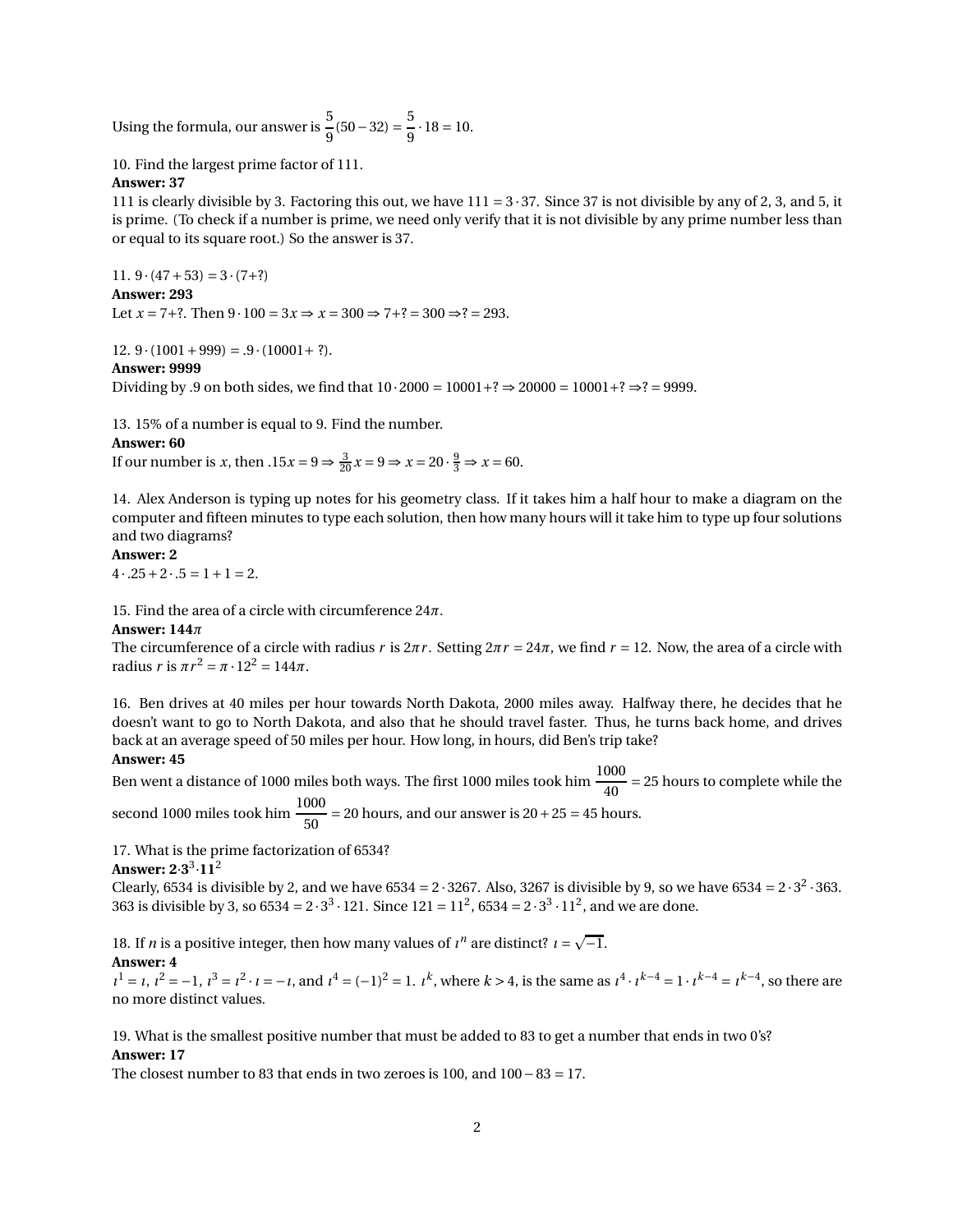20. During the first quarter of a two-hour flight, Jeff can see the ground the entire time. However, exactly onequarter of the way into the flight, clouds begin to block Jeff's view of the ground. If the cloud cover persists until the end of the flight, how many seconds of the flight could Jeff not see the ground?

### **Answer: 5400**

The two-hour flight lasted  $2 \cdot 60 = 120$  minutes, which is the same as  $120 \cdot 60 = 7200$  seconds. Jeff could not see the ground for  $\frac{3}{4}$  of this time, or  $3 \cdot \frac{7200}{4} = 3 \cdot 1800 = 5400$  seconds.

21. Find the last digit of the number  $2008^2 + 2^{2008}$ .

#### **Answer: 0**

Since 8<sup>2</sup> ends in a 4, 2008<sup>2</sup> will also end in a 4. For the 2<sup>2008</sup> part, we use a well known fact: that the units digit of a power of an integer cycles through only some possible values. Since  $2^1 = 2$ ,  $2^2 = 4$ ,  $2^3 = 8$ , and  $2^4 = 16$ , we see that the pattern for 2 is 2, 4, 8, 6 (and it repeats after the 6 since 2 $\cdot$  6 ends in a 2). Since 2008 leaves a remainder of 0 when divided by 4,  $2^{2008}$  will end in a 6, and  $2008^2 + 2^{2008}$  will end in the same number that  $4+6=10$  ends in, which is 0.

22. Compute 8635×2121. **Answer: 18,314,835** By straight calculation,  $8635 \cdot 2121 = 18,314,835$ .

23. Each day David does not shower, the number of bacteria on his body doubles. Every day he does shower,  $\frac{15}{16}$  of the bacteria on his body are killed. David comes to math camp with 6 bacteria on his body and doesn't shower for a week. The next day, he showers and then leaves math camp and arrives home. How may bacteria are on his body when he gets home?

#### **Answer: 48**

After the week of not showering, David has  $6 \cdot 2^7$  bacteria on his body. Showering reduces this number by a factor of 16, so after showering, David has  $6 \cdot 2^{7-4} = 6 \cdot 2^3 = 6 \cdot 8 = 48$  bacteria on his body. This is the same number of bacteria with which he arrives home.

24. Students at math team consume bags of chips at a rate that is directly proportional to the time that they have been at math team that day. If a math team member consumes three bags of chips per hour after being at math team for one hour, then what is the rate of consumption of chips, in bags per hour, of a member who has been at math team for three hours?

#### **Answer: 9**

If *r* is the hourly rate at which chips are consumed and *t* is the time the math team member has been at math team, then  $\frac{r}{t} = k$ , for *k* a constant. By the given information, we know that  $k = \frac{3}{1} = 3$ . Setting  $\frac{r}{3} = 3$ , we find that this math team member will consume  $3 \cdot 3 = 9$  bags of chips per hour.

25. During his first week in America, Tolga goes to Six Flags and spends \$40 on games. If all he wins is a basketball, and he sells the basketball to his friend John for \$5 at Six Flags, then how many more dollars did Tolga enter Six Flags with than he left it?

## **Answer: 35**

Tolga spends \$40 at Six Flags, but makes \$5, so he leaves with \$40−\$5 = \$35 more than he came with.

26. What is the volume of a sphere with radius  $\frac{12}{\sqrt[3]{\pi}}$ ?

### **Answer: 2304**

The volume of a sphere with radius  $r$  is  $\frac{4}{3}\pi r^3$ . In this case, that is  $\frac{4}{3}$ 3  $\pi\left(\frac{12}{12}\right)$ p<sup>3</sup> *π*  $\vert$ <sup>3</sup> = 4  $\frac{4}{3} \cdot 12^3 = 16 \cdot 12^2 = 2304.$ 

27. John draws a card from a standard deck of 52 cards, replaces it, and then chooses another card. What are the chances that he chooses a spade the first time and a four the second time? **Answer:**  $\frac{1}{52}$ 

The chances of choosing a spade the first time are  $\frac{1}{4}$ . The chances of choosing a four the second time are  $\frac{1}{13}$ . The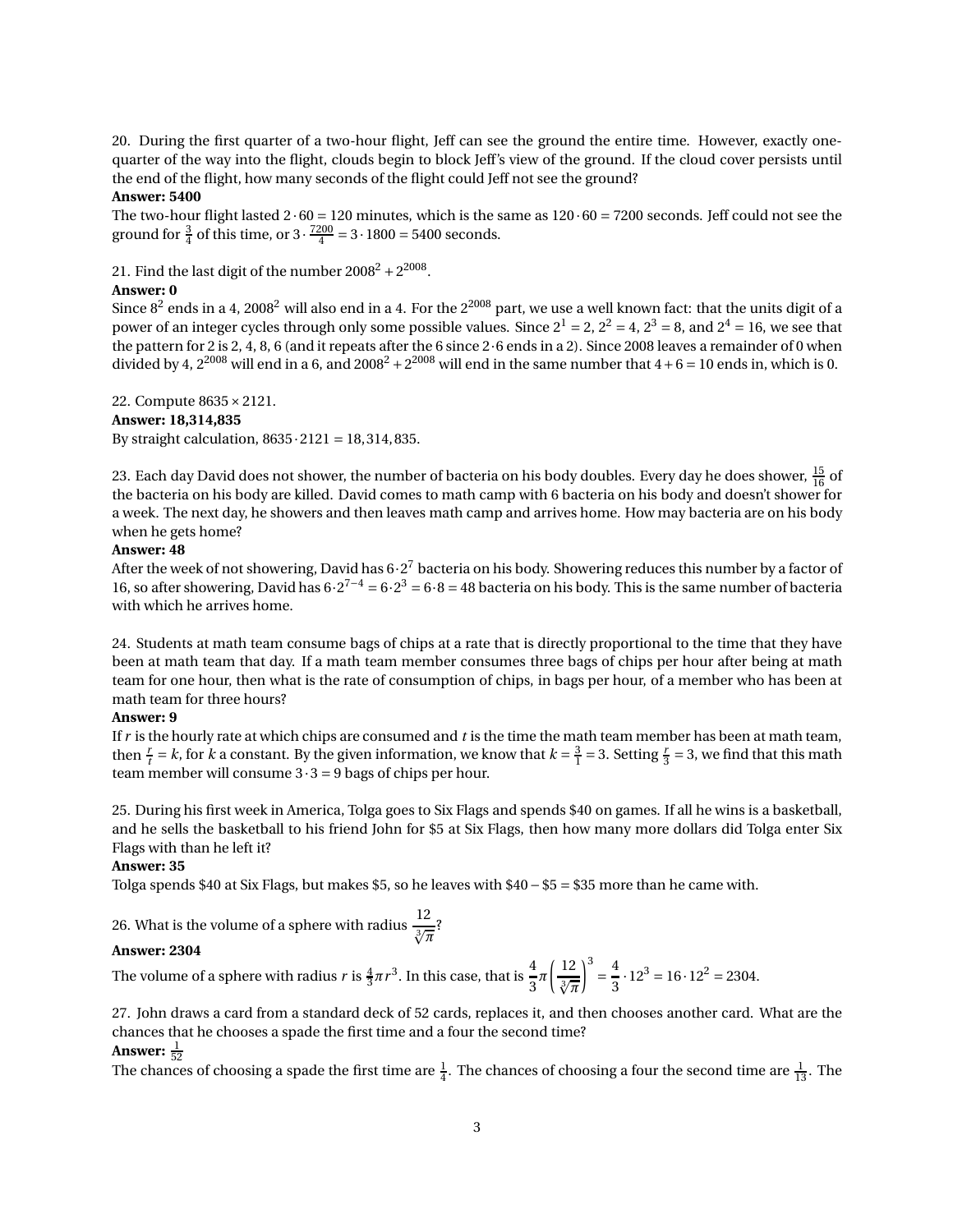chances of both of these happening in the order given are  $\frac{1}{4}$ . 1  $\frac{1}{13}$  = 1 52

28. A palindrome is a number that is read the same way forwards as it is backwards. For example, 70107 is a palindrome, but 502 is not. Find the sum of all two-digit palindromes.

#### **Answer: 495**

Each two-digit palindrome is a multiple of 11. The sum we want is  $11+22+33+...+99 = 11(1+2+...+9) = 11.45 =$ 495.

29. Fully simplify  $3\sqrt{27\sqrt{9}}$ . **Answer: 27**  $3\sqrt{27\sqrt{9}} = 3\sqrt{27\cdot 3} = 3\sqrt{81} = 3\cdot 9 = 27.$ 

30. Compute the length of a diagonal of rectangle *ABCD* given *AB* = 9 and that the area of *ABCD* is 81. Answer:  $9\sqrt{2}$ 

The other side of this rectangle must be  $\frac{81}{9}$  = 9, making this a square. By the Pythagorean Theorem, the length of a diagonal must be  $\sqrt{9^2 + 9^2} = \sqrt{81 + 81} = 9\sqrt{1 + 1} = 9\sqrt{2}$ .

31. One day, Mark was mad, and dug a 7-foot deep hole in his backyard. However, since he didn't toss the dirt far enough away from the hole, 8 inches of dirt fell back into the hole. How deep in inches is the hole now? **Answer: 76**

The hole was originally  $7 \cdot 12 = 84$  inches deep. When 8 inches of dirt fell back into it, the hole became  $84-8=76$ inches deep.

32. At what point do the lines  $2x + 3y = 5$  and  $x + y = 2$  intersect? Give your answer in the form  $(x, y)$ , including the parentheses and the comma.

#### **Answer: (1,1)**

Subtracting twice the second equation from the first, we obtain  $y = 1$ . Plugging this in to the second equation, we find  $x + 1 = 2 \Rightarrow x = 1$ , and  $(x, y) = (1, 1)$ .

33. Given points *A*(3,4) and *B*(5,12), find the distance *AB*.

## **Answer:**  $2\sqrt{17}$

The distance from a point with coordinates  $(x_1, y_1)$  to a point with coordinates  $(x_2, y_2)$  is  $\sqrt{(x_2 - x_1)^2 + (y_2 - y_1)^2}$ . In this case, that is  $\sqrt{(5-3)^2 + (12-4)^2} = \sqrt{2^2 + 8^2} = \sqrt{4+64} = 2\sqrt{17}$ .

34. Find the number of two-digit numbers *n* such that the sum of *n* and the number obtained by switching the digits of *n* is divisible by 11.

#### **Answer: 90**

In fact, every two-digit number has this property. Consider  $x = 10a + b$ , for *a* and *b* digits. Then the sum specified is  $(10a + b) + (10b + a) = 11a + 11b$ , which is clearly divisible by 11. Finally, there are 90 two-digit numbers, and our answer is 90.

35. Tom has an 89 average on his first two tests of the year. If the maximum possible grade on any test is a 100, find the lowest possible grade he can get on his next test in order to be able to get a 93 average at the end of the year (there are 4 tests in Tom's class this year).

#### **Answer: 94**

If Tom wants a 93 average by the end of the year, he needs to earn  $4.93 = 372$  total points. The minimum possible score on the third test occurs with the maximum possible score on the fourth test. So the minimum possible score on the third test is  $372-(2·89+100) = 372-(178+100) = 372-278 = 94$ .

36. Jenny buys a twelve pack of soda cans at the gas station for \$2.40. How many cents did she pay for each can? **Answer: 20**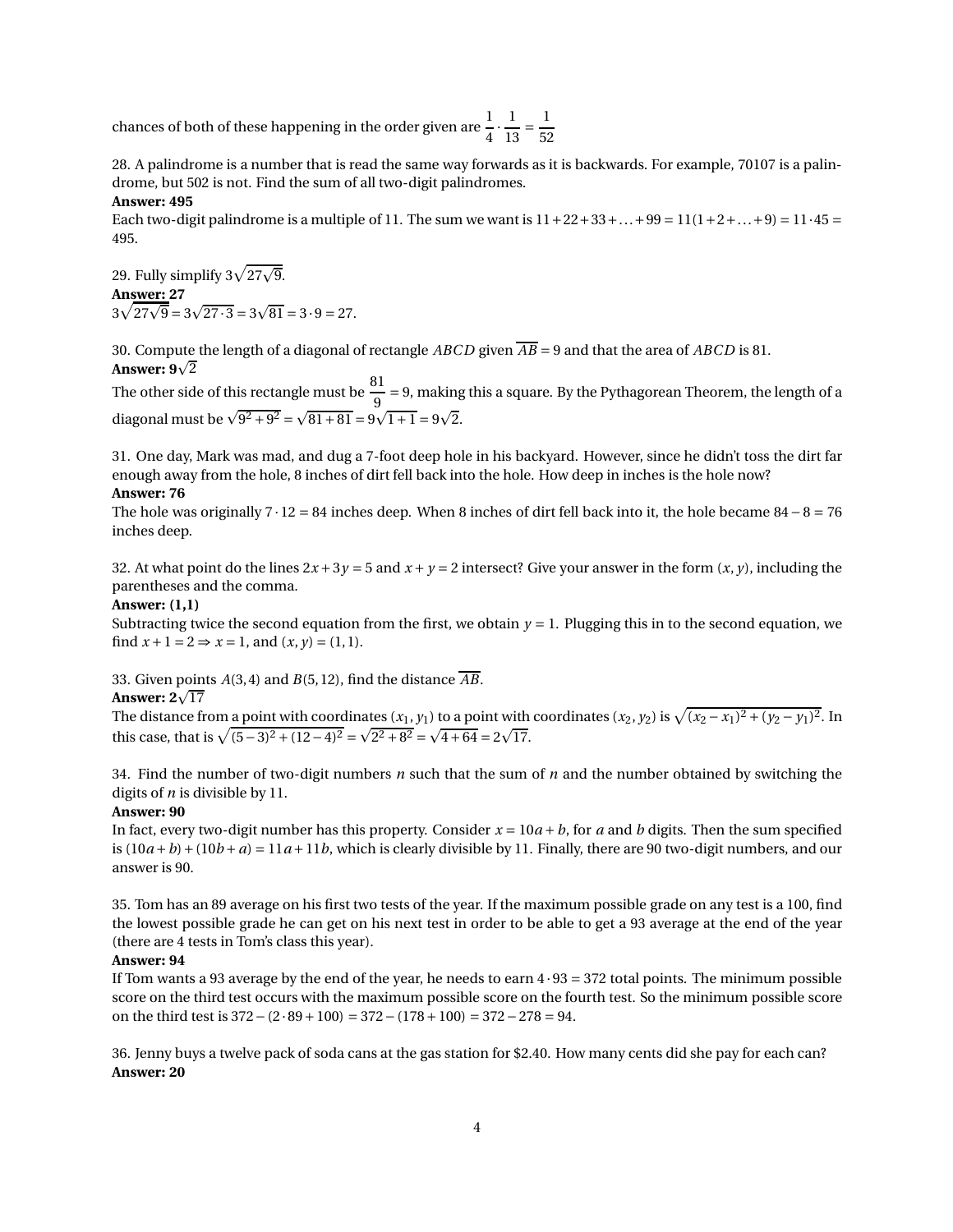Jenny pays  $\frac{240}{12}$  $\frac{12}{12}$  = 20 cents for each can of soda.

37. The next day (refer to problem 36), Jenny goes back to the gas station and buys another twelve pack of soda, but this time, it costs \$3.60. How many more cents did she pay for a can of soda this time than she did in problem 36?

#### **Answer: 10**

Jenny pays \$3.60 – \$2.40 = \$1.20 more for the second twelve pack, which is the same as  $\frac{120}{12}$  = 10 cents more per can.

38. Ben is trying to throw darts at a dartboard. Each throw he makes, the dart ends up at most one foot away from some part of the dartboard (sometimes, he hits the dartboard). Also, any point in this area has an equal chance of being hit. If the dartboard is a circle of radius two feet, then what is the probability that Ben hits the dartboard? Answer:  $\frac{4}{9}$ 

Each throw, Ben hits a point in a circle of radius 3, and the dartboard is a circle of radius 2. The chances of Ben hitting the dartboard are the ratio of these two areas, or  $\frac{\pi 2^2}{2}$  $\frac{\pi 3^2}{}$ 4*π*  $\frac{1}{9\pi}$ 4  $\frac{1}{9}$ .

39. Find the area of a rhombus with diagonals of lengths 2 and 18.

### **Answer: 18**

Consider a rectangle around the rhombus with sides parallel to the diagonals of the rhombus, as shown. The area of the rhombus is  $\frac{1}{2}$  that of the rectangle, or  $\frac{1}{2} \cdot 2 \cdot 18 = 18$ .



40. How many  $2 \times 3$  tiles does it take to cover a  $6 \times 6$  square?

### **Answer: 6**

The area of the square is 6<sup>2</sup> = 36. Since the area of each tile is 2 · 3 = 6, it will take  $\frac{36}{6}$  $\frac{6}{6}$  = 6 tiles to cover the square.

41. If the three solutions to  $x^3 - 12x^2 + 27x = 0$  are *a*, *b*, and *c* and  $a \le b \le c$ , compute  $a + c^b$ . **Answer: 729**

Clearly, *x* factors, so we have the equation  $x(x^2 - 12x + 27) = 0$ . The quadratic also factors, so we are left with *x*(*x* − 3)(*x* − 9) = 0. The solutions to the equation are (*a*,*b*,*c*) = (0,3,9), and *a* + *c*<sup>*b*</sup> = 0 + 9<sup>3</sup> = 729.

42. A coin is flipped five times. What is the probability of heads coming up exactly twice? **Answer:**  $\frac{5}{16}$ 

The 5 coin flips can occur in  $\binom{5}{6}$ 2 ! = 5!  $\frac{5!}{2! \cdot 3!} = 10$  ways. The probability of flipping any sequence of 5 flips is  $\left(\frac{1}{2}\right)$ 2  $\big)^5$ = 1  $\frac{1}{32}$ so our answer is  $10 \cdot \frac{1}{32}$  $\frac{1}{32}$  = 5  $\frac{1}{16}$ .

43. Two positive numbers are relatively prime if they share no factors other than 1. How many numbers less than or equal to 21 are relatively prime to 21?

## **Answer: 12**

Any number that is not a multiple of 3 or 7 is relatively prime to 21. There are  $\frac{21}{3}$  = 7 multiples of 3 less than or equal to 21 and  $\frac{21}{7}$  = 3 multiples of 7 less than or equal to 21. But we have counted 21 twice, so there are 21 – 7 – 3 + 1 = 12 numbers less than or equal to 21 that are relatively prime to 21.

44. A sphere fits exactly inside of a cube – it just touches all six faces of the cube. If the volume of the cube is 27, then what is the radius of the sphere? Answer:  $\frac{3}{2}$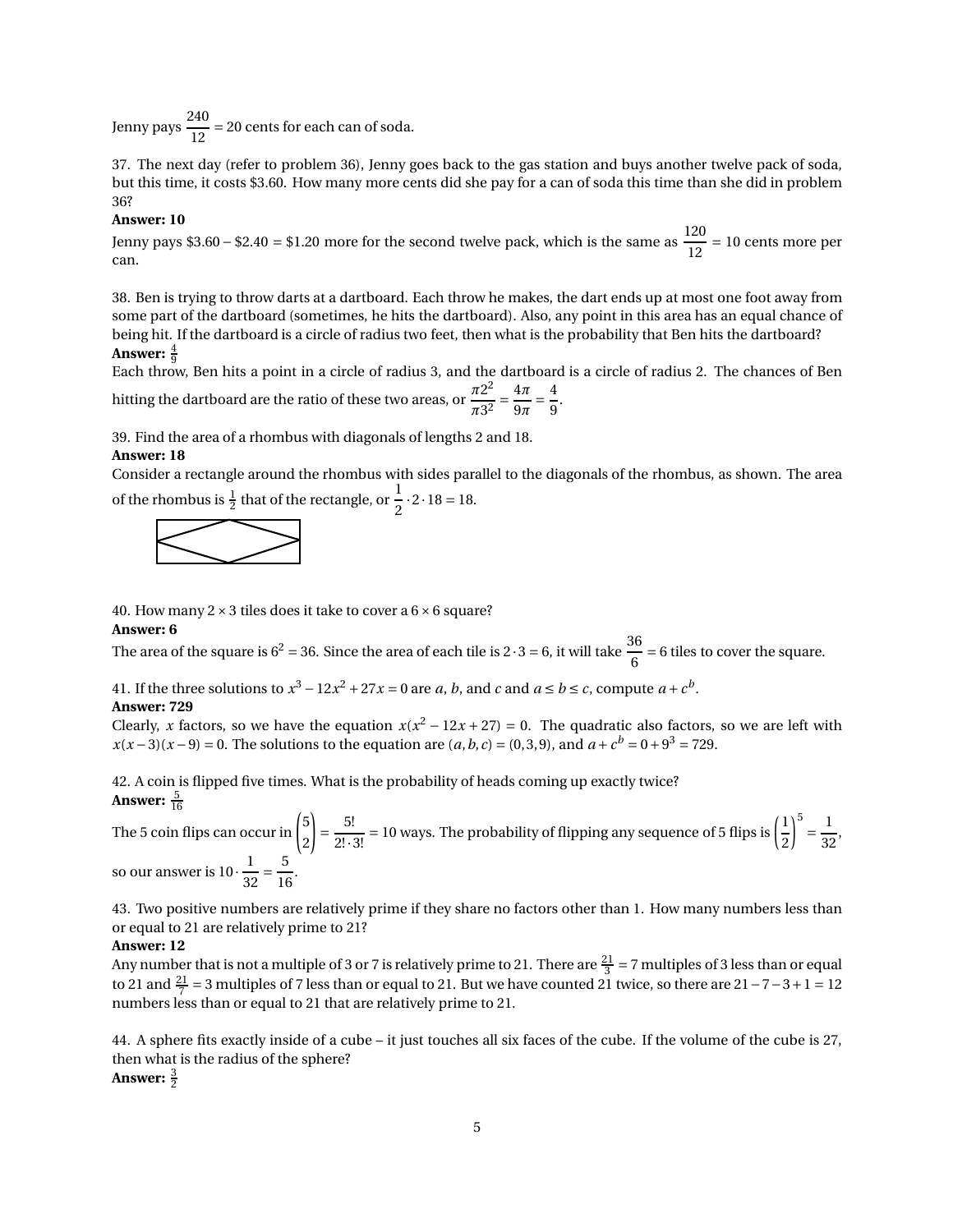The radius of the sphere will be one-half the length of a side of the cube. The length of a side of the cube is  $\sqrt[3]{27} = 3$ , and so the radius of the sphere is  $\frac{3}{2}$ .

45. What is the least number of colors needed to color each of the parallelograms below such that no two parallelograms that share an edge are colored the same color?

## **Answer: 2**

The coloring cannot be done only one color, but it can be done with 2 by coloring the drawing like a checkerboard.



46. Tolga is throwing a basketball at the wall. Each time he throws it, the strength of the wall is reduced to  $\frac{9}{10}$  of its strength before that throw. If the wall was at full strength before Tolga started throwing the ball at the wall and if the wall breaks when its strength is reduced to below 50% of its original strength, then the wall will break after the *n th* throw. Find *n*.

### **Answer: 7**

We need to find the smallest *n* such that  $100 \cdot .9^n < 50$ . If  $n = 6$ , this expression is 53.1, but when  $n = 7$ , the expression is equal to 47.8.

47. A golf coach distributes 54 tees and 30 golf balls to a team of *n* people so that each of the *n* players gets the same number of tees and each player gets the same number of balls (although the number of tees each player receives may be different from the number of balls they receive). If there are no tees or balls left over, then what is the largest possible value of *n*?

#### **Answer: 6**

The question asks for the greatest common factor of 54 and 30. Since  $54 = 2 \cdot 3^3$  and  $30 = 2 \cdot 3 \cdot 5$ , a factor of both of these must have at most one factor of 2 and one factor of 3, but no more prime factors. The greatest prime factor will have both of these, and that number is  $2 \cdot 3 = 6$ .

48. How many composite numbers are less than 30?

#### **Answer: 18**

There are 10 prime numbers less than 30: 2, 3, 5, 7, 11, 13, 17, 19, 23, and 29. Since 1 is not composite either, there are  $29-10-1=18$  composite numbers less than 30.

49. In how many ways can Lena get from point A to point B if Lena can only move up and right? **Answer: 210**